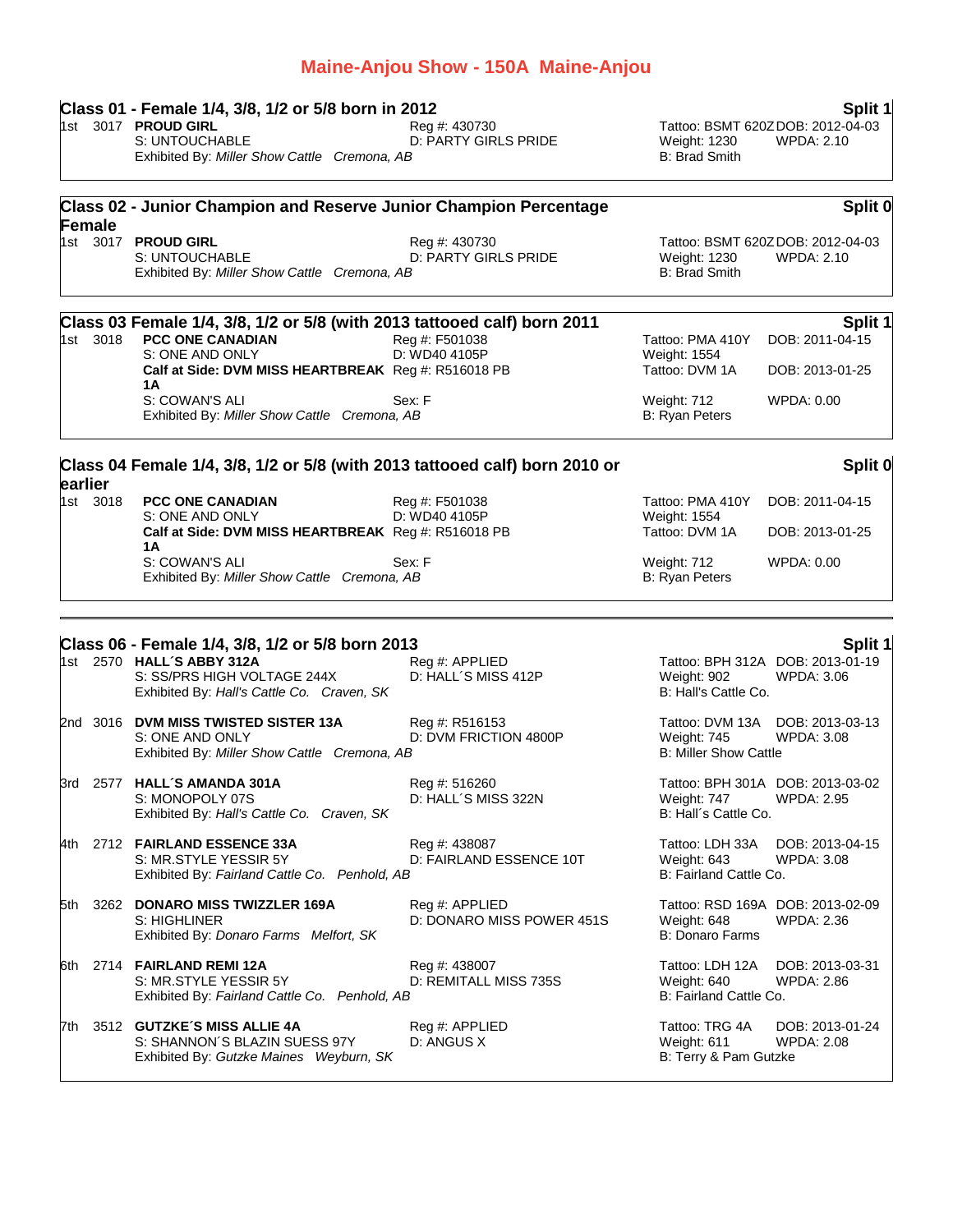|        | <b>Class 07 - Calf Champion and Reserve Calf Champion Percentage Female</b><br>1st 2570 HALL'S ABBY 312A<br>S: SS/PRS HIGH VOLTAGE 244X<br>Exhibited By: Hall's Cattle Co. Craven, SK | Reg #: APPLIED<br>D: HALL'S MISS 412P    | Weight: 902<br>B: Hall's Cattle Co.                           | Split 0<br>Tattoo: BPH 312A DOB: 2013-01-19<br>WPDA: 3.06 |
|--------|---------------------------------------------------------------------------------------------------------------------------------------------------------------------------------------|------------------------------------------|---------------------------------------------------------------|-----------------------------------------------------------|
|        | 2nd 3016 DVM MISS TWISTED SISTER 13A<br>S: ONE AND ONLY<br>Exhibited By: Miller Show Cattle Cremona, AB                                                                               | Reg #: R516153<br>D: DVM FRICTION 4800P  | Weight: 745<br><b>B: Miller Show Cattle</b>                   | Tattoo: DVM 13A DOB: 2013-03-13<br><b>WPDA: 3.08</b>      |
| Female | <b>Class 08 - Grand Champion and Reserve Grand Champion Percentage</b>                                                                                                                |                                          |                                                               | Split 0                                                   |
|        | 1st 3018 DVM MISS HEARTBREAK 1A<br>S: COWAN'S ALI<br>Exhibited By: Miller Show Cattle Cremona, AB                                                                                     | Reg #: R516018 PB<br>D: PCC ONE CANADIAN | Tattoo: DVM 1A<br>Weight: 712<br><b>B: Miller Show Cattle</b> | DOB: 2013-01-25<br><b>WPDA: 2.46</b>                      |
|        | 2nd 2570 HALL'S ABBY 312A<br>S: SS/PRS HIGH VOLTAGE 244X<br>Exhibited By: Hall's Cattle Co. Craven, SK                                                                                | Reg #: APPLIED<br>D: HALL'S MISS 412P    | Weight: 902<br>B: Hall's Cattle Co.                           | Tattoo: BPH 312A DOB: 2013-01-19<br>WPDA: 3.06            |
|        | Class 09 - Bull 1/4, 3/8,1/2 or 5/8 born 2013                                                                                                                                         |                                          |                                                               | Split 1                                                   |
|        | 1st 2573 HALL'S PHIL 826A<br>S: MR HOC BROKER<br>Exhibited By: Hall's Cattle Co. Craven, SK                                                                                           | Reg #: APPLIED<br>D: HALL'S MISS 826U    | Weight: 861<br>B: Hall's Cattle Co.                           | Tattoo: BPH 826A DOB: 2013-03-06<br>WPDA: 3.46            |
|        | 2nd 3181 KRR AVENGER 4A<br>S: RRRC LAST SECOND<br>Exhibited By: Roddick, Kody Wyoming, ON                                                                                             | Reg #: R516097 PB<br>D: ANGUS            | Tattoo: KRR 4A<br>Weight: 881<br>B: Kody Roddick              | DOB: 2013-02-05<br><b>WPDA: 3.17</b>                      |
|        | Class 10 - Champion and Reserve Champion 2013 Percentage Bull                                                                                                                         |                                          |                                                               | Split 0                                                   |
|        | 1st 2573 HALL'S PHIL 826A<br>S: MR HOC BROKER<br>Exhibited By: Hall's Cattle Co. Craven, SK                                                                                           | Reg #: APPLIED<br>D: HALL'S MISS 826U    | Weight: 861<br>B: Hall's Cattle Co.                           | Tattoo: BPH 826A DOB: 2013-03-06<br><b>WPDA: 3.46</b>     |
|        | 2nd 3181 KRR AVENGER 4A<br>S: RRRC LAST SECOND<br>Exhibited By: Roddick, Kody Wyoming, ON                                                                                             | Reg #: R516097 PB<br>D: ANGUS            | Tattoo: KRR 4A<br>Weight: 881<br>B: Kody Roddick              | DOB: 2013-02-05<br>WPDA: 3.17                             |
|        | Class 11 - Bull, 1/4, 3/8, 1/2, or 5/8, born 2012<br>Class 12 - Champion and Reserve Champion 2012 Percentage Bull                                                                    |                                          |                                                               |                                                           |
|        |                                                                                                                                                                                       |                                          |                                                               |                                                           |

# **Class 13 - Bull, 1/4, 3/8, 1/2, or 5/8, born 2011**

#### **Class 14 - Champion and Reserve Champion 2011 Percentage Bull**

# **Class 15 - Grand Champion and Reserve Grand Champion Percentage Bull Split 0**

S: MR HOC BROKER **D: HALL´S MISS 826U** Weight: 861 WPDA: 3.46 Weight: 861 WPDA: 3.46 Exhibited By: Hall's Cattle Co. Exhibited By: Hall's Cattle Co. Craven, SK

2nd 3181 **KRR AVENGER 4A** Reg #: R516097 PB Tattoo: KRR 4A DOB: 2013-02-05 S: RRRC LAST SECOND D: ANGUS<br>
D: ANGUS Connection of the end of the WPDA: 3.17<br>
B: Kody Roddick Wynning, ON B: Kody Roddick Exhibited By: *Roddick, Kody Wyoming, ON* 

Tattoo: BPH 826A DOB: 2013-03-06

#### **Class 16 - Female 3/4, FB or PB born 2012**

## **Class 17 - Junior Champion and Reserve Junior Champion Open Female**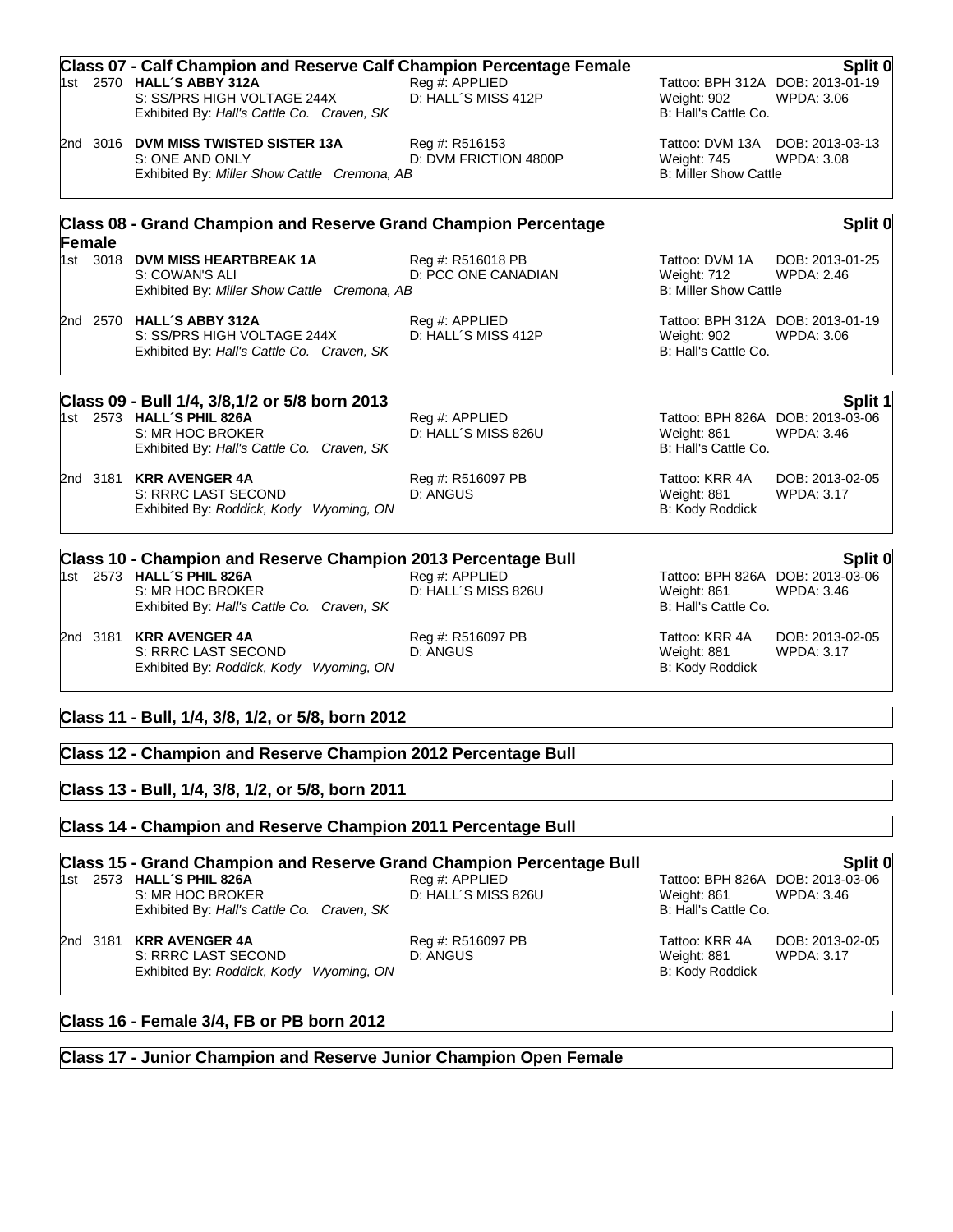|       | 1st 2715 | Class 18 Female 3/4, FB or PB (with 2013 tattooed calf) born 2011<br><b>FAIRLAND BLACK PEARL 41Y</b><br>S: WLW SERIOS BUSINESS 58P                                                                                                                                                             | Reg #: 419209<br>D: FAIRLAND BLACK PEARL 20U                             | Tattoo: LDH 41Y                                                                                 | Split 1<br>DOB: 2011-04-05                                      |
|-------|----------|------------------------------------------------------------------------------------------------------------------------------------------------------------------------------------------------------------------------------------------------------------------------------------------------|--------------------------------------------------------------------------|-------------------------------------------------------------------------------------------------|-----------------------------------------------------------------|
|       |          | Calf at Side: FAIRLAND BLACK PEARL Reg #: 438006<br>91 A                                                                                                                                                                                                                                       |                                                                          | Weight: 1545<br>Tattoo: LDH 91A                                                                 | DOB: 2013-04-27                                                 |
|       |          | S: RDRL PANDA JOE 102X<br>Exhibited By: Fairland Cattle Co. Penhold, AB                                                                                                                                                                                                                        | Sex: F                                                                   | Weight: 561<br>B: Fairland Cattle Co.                                                           | WPDA: 0.00                                                      |
|       | 1st 2198 | Class 19 Female 3/4, FB or PB (with 2013 tattooed calf) born 2010 or earlier<br><b>MISS STYLE WITNEY 36W</b><br>S: STYLE'S POWER PAK 23S<br>Calf at Side: MISS STYLE A & W 14A<br>S: WLW SB 710T<br>Exhibited By: Brown, Valerie & Jerry Cut Knife, SK<br>Additional Owner: Larry & Kyle Smith | Reg #: 512973 PB<br>D: SIEWERTS MISS JJN 52G<br>Reg #: APPLIED<br>Sex: F | Tattoo: STYL 36W<br>Weight: 1609<br>Tattoo: STYL 14A<br>Weight: 723<br>B: Valerie & Jerry Brown | Split 1<br>DOB: 2009-03-10<br>DOB: 2013-03-06<br>WPDA: 0.00     |
|       |          | <b>Class 20 - Senior Champion and Reserve Senior Champion Open Female</b><br>1st 2715 FAIRLAND BLACK PEARL 91A<br>S: RDRL PANDA JOE 102X<br>Exhibited By: Fairland Cattle Co. Penhold, AB                                                                                                      | Rea #: 438006<br>D: FAIRLAND BLACK PEARL 41Y                             | Weight: 561<br>B: Fairland Cattle Co.                                                           | Split 0<br>Tattoo: LDH 91A DOB: 2013-04-27<br><b>WPDA: 2.85</b> |
|       |          | 2nd 2198 MISS STYLE A & W 14A<br>S: WLW SB 710T<br>Exhibited By: Brown, Valerie & Jerry Cut Knife, SK                                                                                                                                                                                          | Reg #: APPLIED<br>D: MISS STYLE WITNEY 36W                               | Weight: 723<br>B: Valerie & Jerry Brown                                                         | Tattoo: STYL 14A DOB: 2013-03-06<br><b>WPDA: 2.90</b>           |
|       |          | Class 21 - Female 3/4, FB or PB born 2013<br>1st 2983 LSCC LITTLE LADY 171A<br>S: NAGE BANK ROLL 74Y<br>Exhibited By: Lightning Strike Cattle Co. Grenfell, SK                                                                                                                                 | Reg #: APPLIED<br>D: LSCC JUST A LADY 95X                                | Weight: 660<br>B: Lightning Strike Cattle Co.                                                   | Split 1<br>Tattoo: LSCC 171A DOB: 2013-03-04<br>WPDA: 2.63      |
|       |          | 2nd 2196 MISS STYLE ALOHA 25A<br>S: MR STYLE YESSIR 5Y<br>Exhibited By: Brown, Valerie & Jerry Cut Knife, SK                                                                                                                                                                                   | Reg #: APPLIED<br>D: MISS STYLE BENNIE 12L                               | Weight: 705<br>B: Valerie & Jerry Brown                                                         | Tattoo: STYL 25A DOB: 2013-03-12<br><b>WPDA: 2.90</b>           |
|       |          | 3rd 2980 LSCC MARVELOUS 165A<br>S: NAGE BANK ROLL 74Y<br>Exhibited By: Lightning Strike Cattle Co. Grenfell, SK                                                                                                                                                                                | Reg #: APPLIED<br>D: LSCC MARVELLA 72X                                   | Weight: 673<br>B: Lightning Strike Cattle Co.                                                   | Tattoo: LSCC 165A DOB: 2013-02-27<br><b>WPDA: 2.63</b>          |
|       | 4th 637  | <b>SHANNON'S PRIVATE STOCK 97A</b><br>S: DCC PREMIUM BLEND 47S<br>Exhibited By: Shannon, Dennis, Loree & Ashley Innisfail, AB                                                                                                                                                                  | Reg #: APPLIED<br>D: MS BLACK FOUR DEES XDW 977R                         | Weight: 743<br>B: Dennis & Loree Shannon                                                        | Tattoo: AAS 97A DOB: 2013-02-27<br><b>WPDA: 2.86</b>            |
|       | 5th 2361 | <b>SHANNON'S MISS CHEER ME ON 38A</b><br>S: OHL SCORXEBOARD 21X<br>Exhibited By: Duffy Land & Cattle Lacombe, AB                                                                                                                                                                               | Reg #: APPLIED<br>D: SHANNON'S MISS BETTY 28X                            | Tattoo: AAS 38A<br>Weight: 665<br>B: Dennis & Loree Shannon                                     | DOB: 2013-03-10<br>WPDA: 2.71                                   |
|       |          | Class 21 - Female 3/4, FB or PB born 2013<br>1st 2565 GUTZKE'S MISS ABBY 2A<br>S: SHANNON'S BLAZIN SUESS 97Y<br>Exhibited By: Gutzke Maines Weyburn, SK                                                                                                                                        | Reg #: APPLIED<br>D: GUTZKE'S MISS 38X                                   | Tattoo: TRG 2A<br>Weight: 765<br>B: Terry & Pam Gutzke                                          | Split 2<br>DOB: 2013-01-15<br><b>WPDA: 2.56</b>                 |
|       |          | 2nd 2563 GUTZKE'S MISS AMOR 3A<br>S: SHANNON'S BLAZIN SUESS 97Y<br>Exhibited By: Gutzke Maines Weyburn, SK                                                                                                                                                                                     | Reg #: APPLIED<br>D: GUTZKE'S MISS 43X                                   | Tattoo: TRG 3A<br>Weight: 702<br>B: Terry & Pam Gutzke                                          | DOB: 2013-01-09<br><b>WPDA: 2.30</b>                            |
| 3rd   |          | 2982 LSCC RED KATIE 25A<br>S: GHD GOLD RUSH 5J<br>Exhibited By: Lightning Strike Cattle Co. Grenfell, SK                                                                                                                                                                                       | Reg #: APPLIED<br>D: WILKINRIDGE KATE 756W                               | Weight: 754<br>B: Lightning Strike Cattle Co.                                                   | Tattoo: LSCC 25A DOB: 2013-01-05<br><b>WPDA: 2.44</b>           |
| 4th l |          | 3183 KRR MISS REFLECTION 2A<br>S: RRRC LAST SECOND<br>Exhibited By: Roddick, Kody Wyoming, ON                                                                                                                                                                                                  | Reg #: 516094 PB<br>D: RRRC REFLECTION 915W                              | Tattoo: KRR 2A<br>Weight: 788<br>B: Kody Roddick                                                | DOB: 2013-01-31<br><b>WPDA: 2.78</b>                            |
| 5th   | 3265     | <b>DONARO MISS ALLY 150A</b><br>S: COWANS ALI<br>Exhibited By: Donaro Farms Melfort, SK                                                                                                                                                                                                        | Reg #: APPLIED<br>D: DONARO'S YVETTE 410Y                                | Weight: 727<br>B: Donaro Farms                                                                  | Tattoo: RSD 150A DOB: 2013-02-02<br>WPDA: 2.59                  |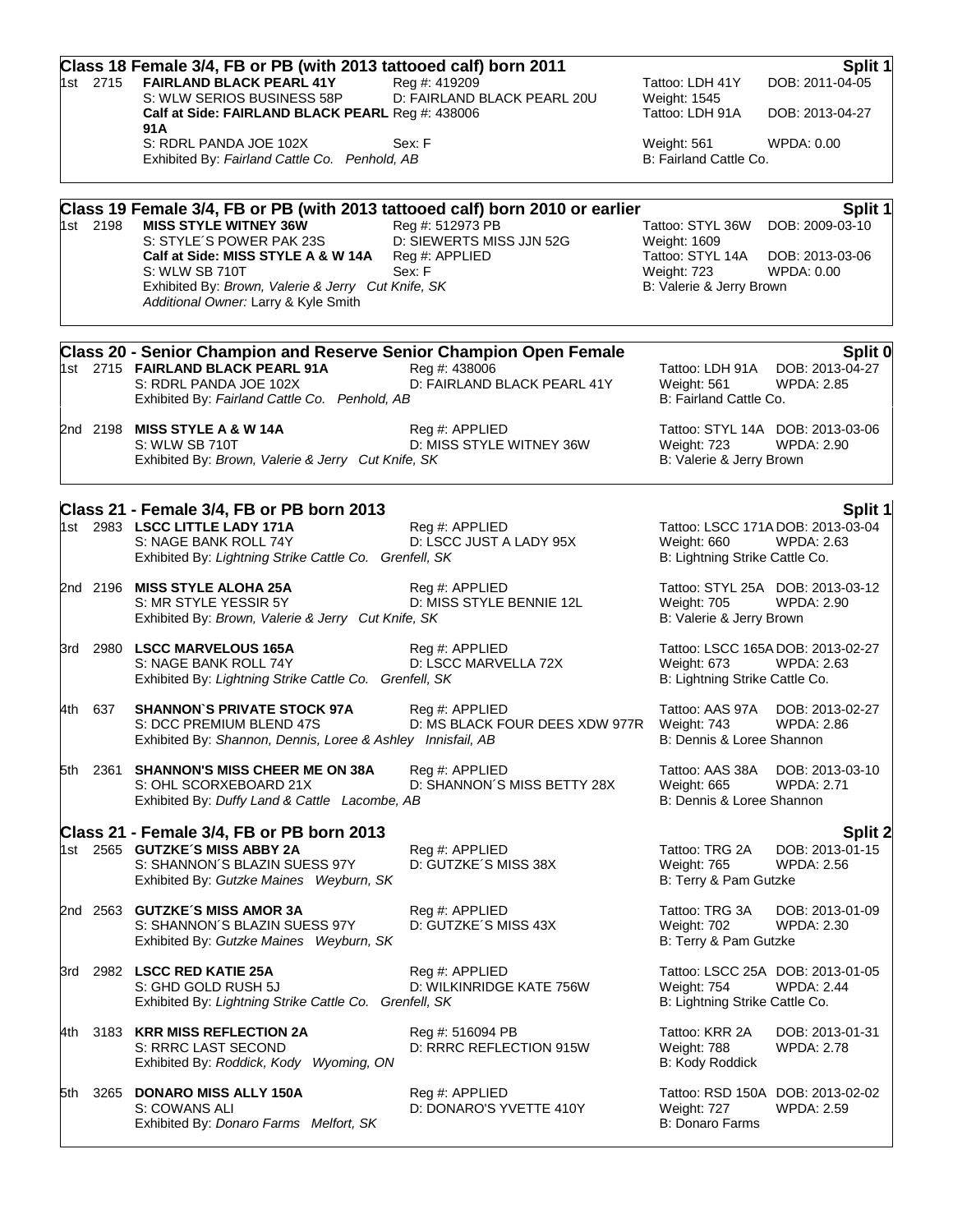|     |          | <b>Class 22 - Calf Champion and Reserve Calf Champion Open Female</b>                                                            |                                                             |                                                               | Split 0                                               |
|-----|----------|----------------------------------------------------------------------------------------------------------------------------------|-------------------------------------------------------------|---------------------------------------------------------------|-------------------------------------------------------|
|     |          | 1st 2563 GUTZKE'S MISS AMOR 3A<br>S: SHANNON'S BLAZIN SUESS 97Y<br>Exhibited By: Gutzke Maines Weyburn, SK                       | Reg #: APPLIED<br>D: GUTZKE'S MISS 43X                      | Tattoo: TRG 3A<br>Weight: 702<br>B: Terry & Pam Gutzke        | DOB: 2013-01-09<br><b>WPDA: 2.30</b>                  |
|     |          | 2nd 2565 GUTZKE'S MISS ABBY 2A<br>S: SHANNON'S BLAZIN SUESS 97Y<br>Exhibited By: Gutzke Maines Weyburn, SK                       | Reg #: APPLIED<br>D: GUTZKE'S MISS 38X                      | Tattoo: TRG 2A<br><b>Weight: 765</b><br>B: Terry & Pam Gutzke | DOB: 2013-01-15<br>WPDA: 2.56                         |
|     |          | <b>Class 23 - Grand Champion Open Female</b>                                                                                     |                                                             |                                                               | Split 0                                               |
|     | 1st 2715 | Exhibited By: Fairland Cattle Co. Penhold, AB<br><b>FAIRLAND BLACK PEARL 91A</b><br>S: RDRL PANDA JOE 102X                       | Reg #: 438006<br>D: FAIRLAND BLACK PEARL 41Y                | B: Fairland Cattle Co.<br>Tattoo: LDH 91A<br>Weight: 561      | DOB: 2013-04-27<br><b>WPDA: 2.85</b>                  |
|     |          | <b>FAIRLAND BLACK PEARL 41Y</b><br>S: WLW SERIOS BUSINESS 58P                                                                    | Reg #: 419209<br>D: FAIRLAND BLACK PEARL 20U                | Tattoo: LDH 41Y<br>Weight: 1545                               | DOB: 2011-04-05<br>WPDA: 1.63                         |
|     | 2nd 2565 | Exhibited By: Gutzke Maines Weyburn, SK<br><b>GUTZKE'S MISS ABBY 2A</b><br>S: SHANNON'S BLAZIN SUESS 97Y                         | Reg #: APPLIED<br>D: GUTZKE'S MISS 38X                      | B: Terry & Pam Gutzke<br>Tattoo: TRG 2A<br>Weight: 765        | DOB: 2013-01-15<br><b>WPDA: 2.56</b>                  |
|     |          | Class 24 - Bull 3/4, FB or PB born 2013                                                                                          |                                                             |                                                               | Split 1                                               |
|     |          | 1st 2194 MASTER STYLE A FRAME 9A<br>S: MR STYLE YESSIR 5Y<br>Exhibited By: Brown, Valerie & Jerry Cut Knife, SK                  | Reg #: APPLIED<br>D: MISS STYLE TYRAH32T                    | Tattoo: STYL 9A<br>Weight: 800<br>B: Valerie & Jerry Brown    | DOB: 2013-02-26<br><b>WPDA: 3.11</b>                  |
|     |          | 2nd 3214 SHANNON'S 40 PROOF 51A<br>S: DCC PREMIUM BLEND 47S<br>Exhibited By: Shannon, Dennis, Loree & Ashley Innisfail, AB       | Reg #: APPLIED<br>D: SHANNON'S NEW DIMENSION 51Y            | Tattoo: AAS 51A<br>Weight: 626<br>B: Dennis & Loree Shannon   | DOB: 2013-03-24<br><b>WPDA: 2.71</b>                  |
|     |          | 3rd 3215 SHANNON'S ALL IN 5A<br>S: DCC PREMIUM BLEND 47S<br>Exhibited By: Shannon, Dennis, Loree & Ashley Innisfail, AB          | Reg #: APPLIED<br>D: CARBON COPY BLACK LUCY 5R              | Tattoo: AAS 5A<br>Weight: 898<br>B: Dennis & Loree Shannon    | DOB: 2013-02-24<br>WPDA: 3.47                         |
|     |          | 4th 3263 DONARO'S ABE 249A<br>S: BPF PREMIUM 456Y<br>Exhibited By: Donaro Farms Melfort, SK                                      | Reg #: APPLIED<br>D: DONARO MISS 68L                        | Weight: 746<br><b>B: Donaro Farms</b>                         | Tattoo: RSD 249A DOB: 2013-03-05<br><b>WPDA: 2.98</b> |
|     |          | Class 24 - Bull 3/4, FB or PB born 2013                                                                                          |                                                             |                                                               | <b>Split 2</b>                                        |
|     |          | 1st 2984 LSCC RUSH HOUR 28A<br>S: GHD GOLD RUSH 5J<br>Exhibited By: Lightning Strike Cattle Co. Grenfell, SK                     | Reg #: APPLIED<br>D: LSCC GENUINE THREAT 94X                | Weight: 1082<br>B: Lightning Strike Cattle Co.                | Tattoo: LSCC 28A DOB: 2013-01-05<br><b>WPDA: 3.50</b> |
|     |          | 2nd 2979 LSCC CANDY MAN 93A<br>S: NAGE BANK ROLL 74Y                                                                             | Reg #: APPLIED<br>D: LSCC DADDY'S LIL LADY 9162W<br>"SUGAR" | Weight: 804                                                   | Tattoo: LSCC 93A DOB: 2013-01-24<br><b>WPDA: 2.77</b> |
|     |          | Exhibited By: Lightning Strike Cattle Co. Grenfell, SK                                                                           |                                                             | B: Lightning Strike Cattle Co.                                |                                                       |
|     |          | 3rd 2566 GUTZKE'S MR. ABE 1A<br>S: SHANNON'S BLAZIN SUESS 97Y<br>Exhibited By: Gutzke Maines Weyburn, SK                         | Reg #: APPLIED<br>D: GUTZKE'S MISS 84T                      | Tattoo: TRG 1A<br>Weight: 951<br>B: Terry & Pam Gutzke        | DOB: 2013-01-11<br>WPDA: 3.14                         |
| 4th | 3264     | <b>DONARO'S AXL 159A</b><br>S: OHL SCORE BOARD<br>Exhibited By: Donaro Farms Melfort, SK                                         | Reg #: APPLIED<br>D: BNH 13P                                | Weight: 802<br>B: Donaro Farms                                | Tattoo: RSD 159A DOB: 2013-02-05<br><b>WPDA: 2.88</b> |
| 5th |          | 3213 SHANNON'S CRASH MY PARTY 50A<br>S: DAINES SIR DR. SEUSS 520T<br>Exhibited By: Shannon, Dennis, Loree & Ashley Innisfail, AB | Reg #: APPLIED<br>D: MISS WLW'S MONEY 502R                  | Tattoo: AAS 50A<br>Weight: 778<br>B: Dennis & Loree Shannon   | DOB: 2013-02-19<br><b>WPDA: 2.95</b>                  |
|     |          | <b>Class 25 - Calf Champion and Reserve Calf Champion Open Bull</b>                                                              |                                                             |                                                               | Split 0                                               |
|     |          | 1st 2984 LSCC RUSH HOUR 28A<br>S: GHD GOLD RUSH 5J<br>Exhibited By: Lightning Strike Cattle Co. Grenfell, SK                     | Reg #: APPLIED<br>D: LSCC GENUINE THREAT 94X                | Weight: 1082<br>B: Lightning Strike Cattle Co.                | Tattoo: LSCC 28A DOB: 2013-01-05<br><b>WPDA: 3.50</b> |
|     |          | 2nd 2194 MASTER STYLE A FRAME 9A                                                                                                 | Reg #: APPLIED                                              | Tattoo: STYL 9A                                               | DOB: 2013-02-26                                       |

| <b>MASTER STYLE A FRAME 9A</b>                     | Reg #: APPLIED         | Tattoo: STYL 9A          | - DOB: 2013-0 |
|----------------------------------------------------|------------------------|--------------------------|---------------|
| S: MR STYLE YESSIR 5Y                              | D: MISS STYLE TYRAH32T | Weight: 800              | WPDA: 3.11    |
| Exhibited By: Brown. Valerie & Jerry Cut Knife. SK |                        | B: Valerie & Jerry Brown |               |
|                                                    |                        |                          |               |

Exhibited By: *Brown, Valerie & Jerry Cut Knife, SK* B: Valerie & Jerry Brown